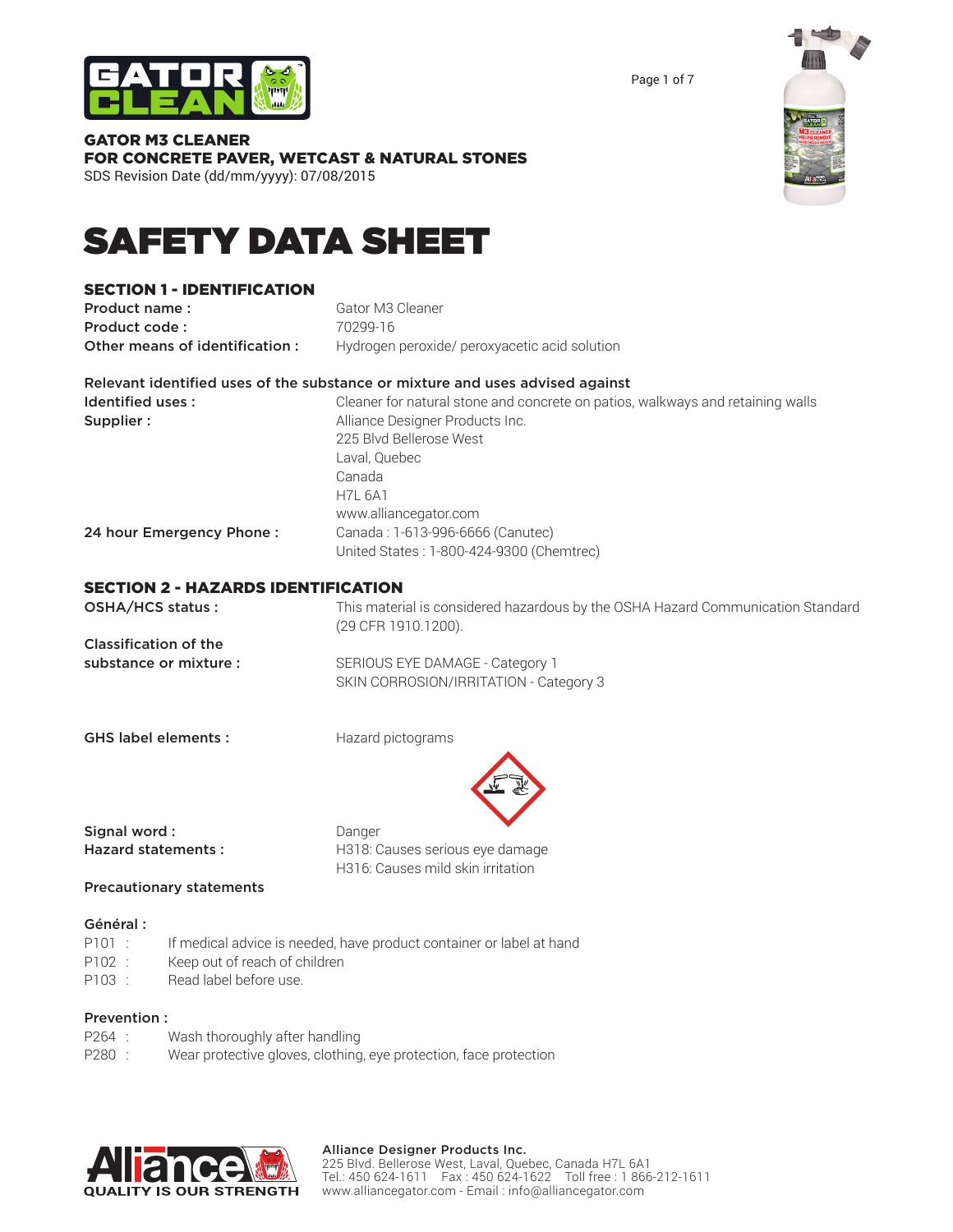



#### GATOR M3 CLEANER FOR CONCRETE PAVER, WETCAST & NATURAL STONES SDS Revision Date (dd/mm/yyyy): 07/08/2015

SECTION 2 - HAZARDS IDENTIFICATION (CONT.)

#### Response :

P305+

- P351+
- P338 : IF IN EYES: Rinse cautiously with water for several minutes. Remove contact lenses, if present and easy to do. Continue Rinsing.
- P310 : Immediately call a POISON CENTER/doctor.
- P332+
- P313 : If skin irritation occurs: Get medical advice/attention
- P321 : For specific treatments see FIRST AID section on SDS or label

## Disposal :

P501 : Dispose of contents/container in accordance with local/regional/national/international regulations

# SECTION 3 - COMPOSITION/INFORMATION ON INGREDIENTS

| Components        | <b>CAS-No</b> | % Concentration by Weight |
|-------------------|---------------|---------------------------|
| Hydrogen Dioxide  | 7722-84-1     | $5.34\%$                  |
| Peroxyacetic Acid | $79 - 21 - 0$ | $1.36\%$                  |
| Acetic Acid       | 64-19-7       | 14.5%                     |

## SECTION 4 - FIRST AID MEASURES

## **DESCRIPTION OF NECESSARY FIRST AID MEASURES**

| Eye contact : | Hold eye open and rinse slowly and gently with water for 15-20 minutes. Remove<br>contact lenses, if present, after the first 5 minutes, then continue rinsing eye. Call a<br>poison control center or doctor for treatment advice.                                                                                                                                                                                           |
|---------------|-------------------------------------------------------------------------------------------------------------------------------------------------------------------------------------------------------------------------------------------------------------------------------------------------------------------------------------------------------------------------------------------------------------------------------|
| Inhalation:   | Move person to fresh air. If person is not breathing, call 911 or an ambulance, then give<br>artificial respiration, preferably mouth-to-mouth if possible. Call poison control center<br>or doctor for treatment advice. Have the product container or label with you when<br>calling a poison control center or doctor, or going for treatment. You may also contact<br>1.800.222.1222 for emergency treatment information. |
| Skin contact: | Take off contaminated clothing. Rinse skin immediately with plenty of water for 15-20<br>minutes. Call a poison control center or doctor for treatment advice.                                                                                                                                                                                                                                                                |
| Ingestion:    | Call poison control center or doctor immediately for treatment advice. Have person<br>sip a glass of water if able to swallow. Do not induce vomiting unless told to do so by<br>the poison control center or doctor. Do not give anything by mouth to an unconscious<br>person.                                                                                                                                              |

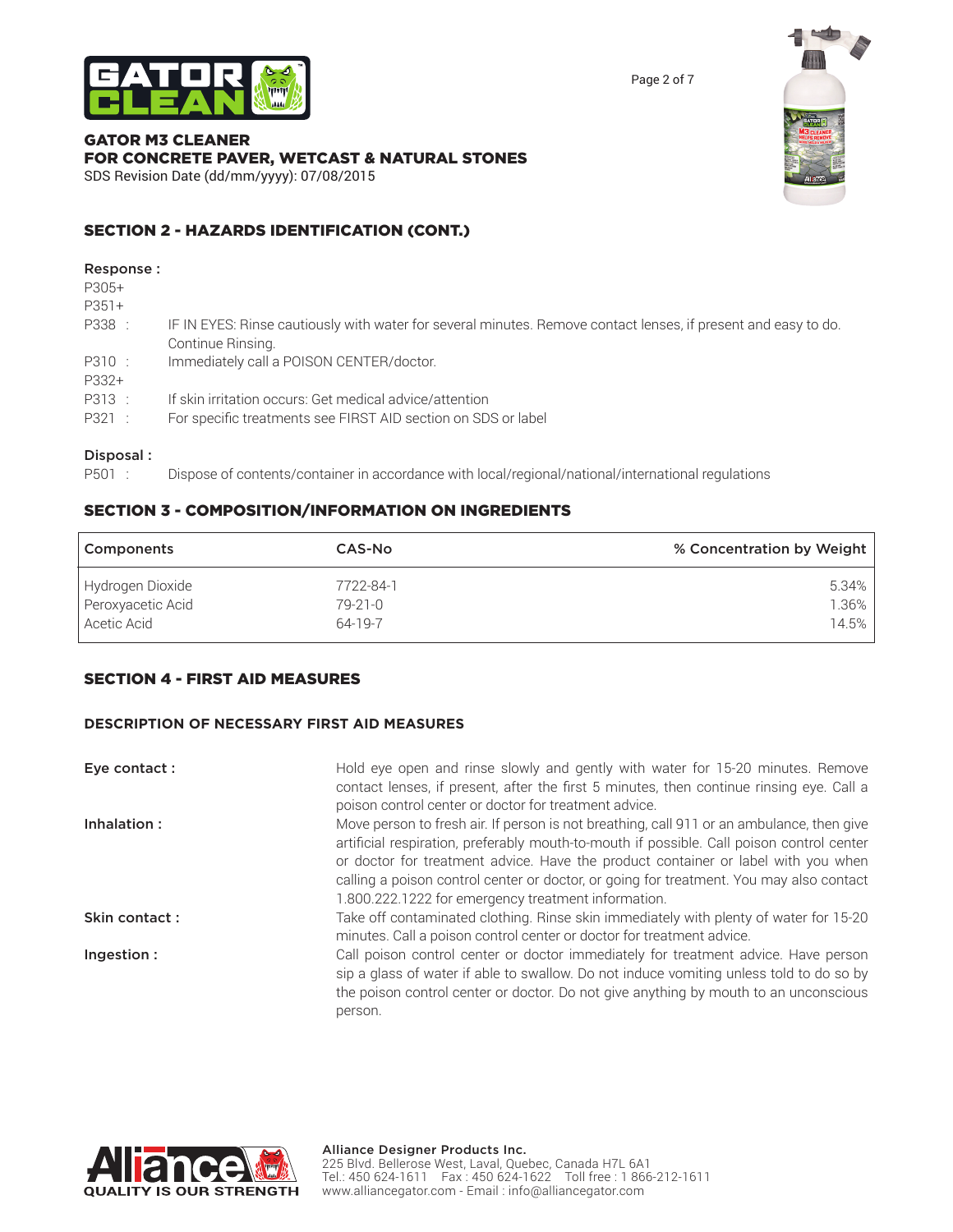

Page 3 of 7

#### GATOR M3 CLEANER FOR CONCRETE PAVER, WETCAST & NATURAL STONES SDS Revision Date (dd/mm/yyyy): 07/08/2015



# SECTION 5 - FIRE FIGHTING MEASURES

#### **EXTINGUISHING MEDIA**

| Suitable extinguishing media:   | Product is not flammable. Dry chemical, water spray, foam, carbon dioxide.                        |
|---------------------------------|---------------------------------------------------------------------------------------------------|
| Unsuitable extinguishing media: | None known.                                                                                       |
| <b>Combustion Products:</b>     | Carbon Oxides                                                                                     |
| Unusual Fire and                |                                                                                                   |
| <b>Explosion Hazards:</b>       | Product (concentrate) can decompose and will release oxygen thereby adding to the fire<br>hazard. |
| <b>Protective Equipment</b>     |                                                                                                   |
| for Firefighters:               | Use PPE equipment                                                                                 |

## SECTION 6 - ACCIDENTAL RELEASE MEASURES

#### **PERSONAL PRECAUTIONS, PROTECTIVE EQUIPMENT AND EMERGENCY PROCEDURES**

| <b>Personal Precautions:</b>      | Ensure adequate ventilation. Keep people away from and upwind of spill/leak. Avoid<br>inhalation, ingestion and contact with skin and eyes                                                      |
|-----------------------------------|-------------------------------------------------------------------------------------------------------------------------------------------------------------------------------------------------|
| <b>Emergency Procedures:</b>      | Keep away materials that are incompatible with this product (section 10) All receiving<br>equipment should be clean, dry, vented, labeled and made of materials compatible with<br>the product. |
| <b>Environmental precautions:</b> | Prevent spill from entering waterways                                                                                                                                                           |
| <b>Methods and Material for</b>   |                                                                                                                                                                                                 |
| Containment and Cleaning up:      | Do not return spilled or contaminated material to inventory. Rinse small amounts to<br>drain, when possible. Clean the area with water.                                                         |

## SECTION 7 - HANDLING AND STORAGE

#### **PRECAUTIONS FOR SAFE HANDLING**

| Handling:                      | Wear protective gloves/eye protection. Do not eat, drink, or smoke when using this<br>product. Wash thoroughly after handling . Use only outdoors or in a well-ventilated area                                                                                                           |  |
|--------------------------------|------------------------------------------------------------------------------------------------------------------------------------------------------------------------------------------------------------------------------------------------------------------------------------------|--|
| Storage:                       | Keep away from heat. Keep only in original container. Protect from sunlight. Store at<br>temperatures not exceeding 55°C (131°F). Never return product back to the original<br>container. Store in cool, ventilated area. Never use metal containers or spigots. Use<br>vented container |  |
| <b>Incompatible Materials:</b> | Store away from combustible materials. Keep concentrate away from reactive<br>substances                                                                                                                                                                                                 |  |

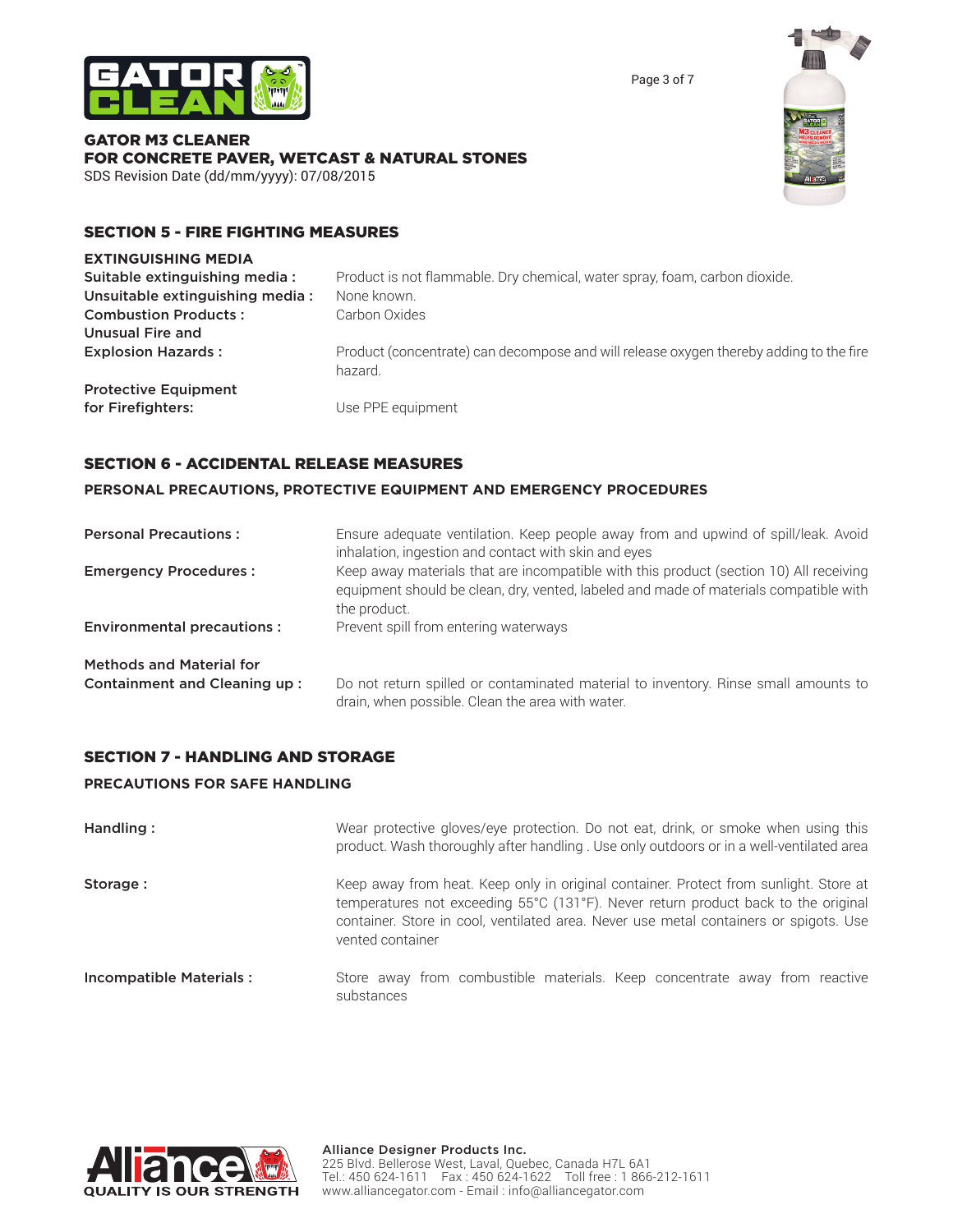

Page 4 of 7

#### GATOR M3 CLEANER FOR CONCRETE PAVER, WETCAST & NATURAL STONES SDS Revision Date (dd/mm/yyyy): 07/08/2015



# SECTION 8 - EXPOSURE CONTROLS AND PERSONAL PROTECTION

#### **COMPONENTS WITH WORKPLACE CONTROL PARAMETERS**

| Component         | <b>ACGIH</b> | <b>NIOSH</b>                         | <b>OSHA</b>                          |
|-------------------|--------------|--------------------------------------|--------------------------------------|
| Acetic Acid       | TWA 10 ppm   | TWA: $25 \text{ mg/m}^3$ - 8 hours.  | TWA: 25 mg/m <sup>3</sup> - 8 hours. |
|                   |              | TWA: 10 ppm-8 hours.                 | TWA: 10 ppm-8 hours.                 |
| Hydrogen Peroxide | TWA 1 ppm    | TWA: $1.4 \text{ mg/m}^3$ - 8 hours. | TWA: $1.4 \text{ mg/m}^3$ - 8 hours. |
|                   |              | TWA: 1 ppm-8 hours.                  | TWA: 1 ppm-8 hours.                  |

Engineering Controls : Adequate ventilation

#### **PERSONAL PROTECTION MEASURES**

| <b>Respiratory:</b>                | Avoid breathing mist or vapors of concentrate                                                                                                                          |
|------------------------------------|------------------------------------------------------------------------------------------------------------------------------------------------------------------------|
| Eye/face protection :              | chemical proof goggles                                                                                                                                                 |
| Hand protection :                  | Hand gloves for handling concentrate = butyl rubber                                                                                                                    |
| Skin/Body protection :             | Protective clothing/shoes                                                                                                                                              |
| <b>General Hygienic Practices:</b> | Do not eat, drink, or smoke when using this product. Wash thoroughly after handling<br>Avoid breathing fumes/mist/vapors. Remove and wash contaminated clothing before |
|                                    | reuse.                                                                                                                                                                 |

## SECTION 9 - PHYSICAL AND CHEMICAL PROPERTIES

#### **APPEARANCE**

| Physical state:              | Clear, colorless, liquid.                          |
|------------------------------|----------------------------------------------------|
| Odour:                       | Pungent.                                           |
| pH:                          | 1.13                                               |
| Melting point:               | Not available.                                     |
| Freezing point:              | $-30^{\circ}$ C ( $-22^{\circ}$ F)                 |
| Boiling point:               | Not applicable, product decomposes.                |
| Flash point:                 | Not available.                                     |
| Flammability:                | Not available.                                     |
| Flammable Limits:            | Not available.                                     |
| Vapor pressure :             | Not available.                                     |
| Specific gravity:            | 1.04                                               |
| Solubility (ies):            | Soluble.                                           |
| <b>Partition Coefficient</b> |                                                    |
| n- octanol/water:            | Not available.                                     |
| Auto-ignition Temperature :  | Not available.                                     |
| Decomposition Temperature :  | self-accelerating decomposition temperature > 55°C |
|                              |                                                    |

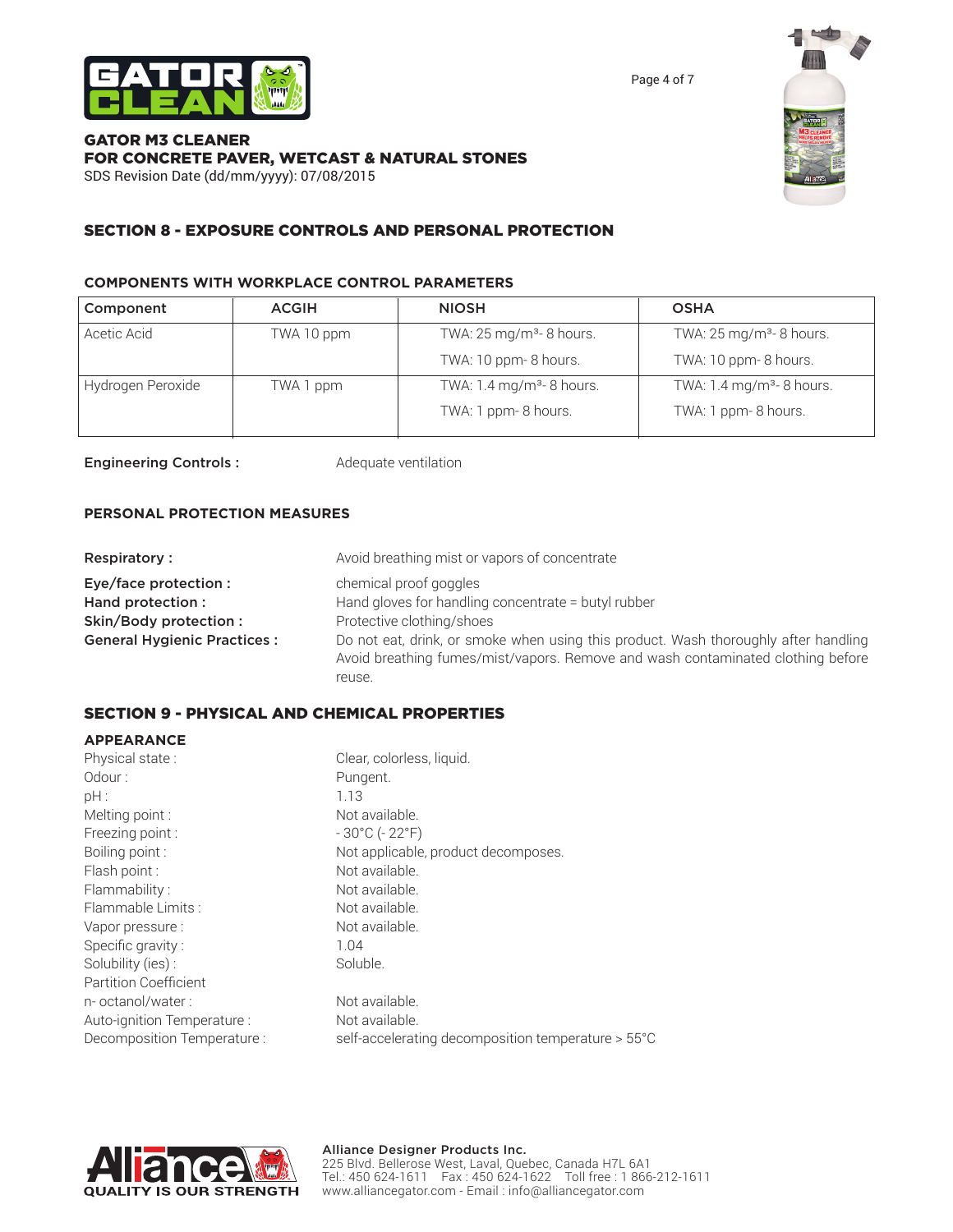



#### GATOR M3 CLEANER FOR CONCRETE PAVER, WETCAST & NATURAL STONES SDS Revision Date (dd/mm/yyyy): 07/08/2015

SECTION 10 - STABILITY AND REACTIVITY

Stability : Stable under normal conditions, with slow oxygen release **Conditions to avoid :** Heat / Direct Sunlight Incompatible materials: Acids / Bases / Reducing Agents Organic Materials / Metals / Salts of Metals Hazardous decomposition products : N/A

# SECTION 11 - TOXICOLOGICAL INFORMATION

# Acute Toxicological Data

| Oral:                           | LD50 rat estimated $> 2,000$ mg/kg    |
|---------------------------------|---------------------------------------|
| Dermal:                         | LD50 rat estimated $> 5,000$ mg/kg    |
| Inhalation:                     | N/D                                   |
| <b>Primary Skin irritation:</b> | rabbit, slight irritant.              |
| <b>Primary Eye irritation:</b>  | rabbit, irritating                    |
| Likely Routes of Exposure:      | eye contact, skin contact, inhalation |

## SYMPTOMS AND EFFECTS / ACUTE EFFECTS

| Eye contact       | Causes eye damage.                           |
|-------------------|----------------------------------------------|
| <b>Inhalation</b> | May cause respiratory tract irritation.      |
| Skin contact      | Can cause skin irritation.                   |
| Ingestion         | Harmful if swallowed                         |
| Chronic exposure  | Dermal and inhalation $-$ irritating effects |

# SECTION 12 - ECOLOGICAL INFORMATION

**TOXICITY** 

| Ecotoxicity                      |    | Toxic to simple cell and aquatic organisms; Fish, Rainbow trout LC50, 48 hours<br>>40 mg/L Crustaceans, EC 50,48 hours 126.8 mg/l 1 mg/L Bacteria, Pseudomonas<br>aeruginosa, EC 100, 5 minutes, 5mg/L. |
|----------------------------------|----|---------------------------------------------------------------------------------------------------------------------------------------------------------------------------------------------------------|
| Persistence and degradability    | ÷. | Weak persistence of degradation products.                                                                                                                                                               |
| <b>Bioaccumulation potential</b> |    | No bioaccumulation.                                                                                                                                                                                     |
| Mobility is Soil                 |    | Non-significant adsorption Soil degradation = 99% in 20 minutes.                                                                                                                                        |
| Other adverse effects            |    | N/A                                                                                                                                                                                                     |

# SECTION 13 - DISPOSAL CONSIDERATIONS

| <b>Waste From Residues</b> |                                                                                          |
|----------------------------|------------------------------------------------------------------------------------------|
| and Unused Product :       | Wastes resulting from the use of this product may be disposed of on site or at an        |
|                            | approved waste disposal facility. Open dumping is prohibited. If wastes cannot be        |
|                            | disposed of according to label directions, contact your State Pesticide or Environmental |
|                            | Control Agency, or the Hazardous Waste Representative at the nearest EPA Regional        |

Office for guidance.

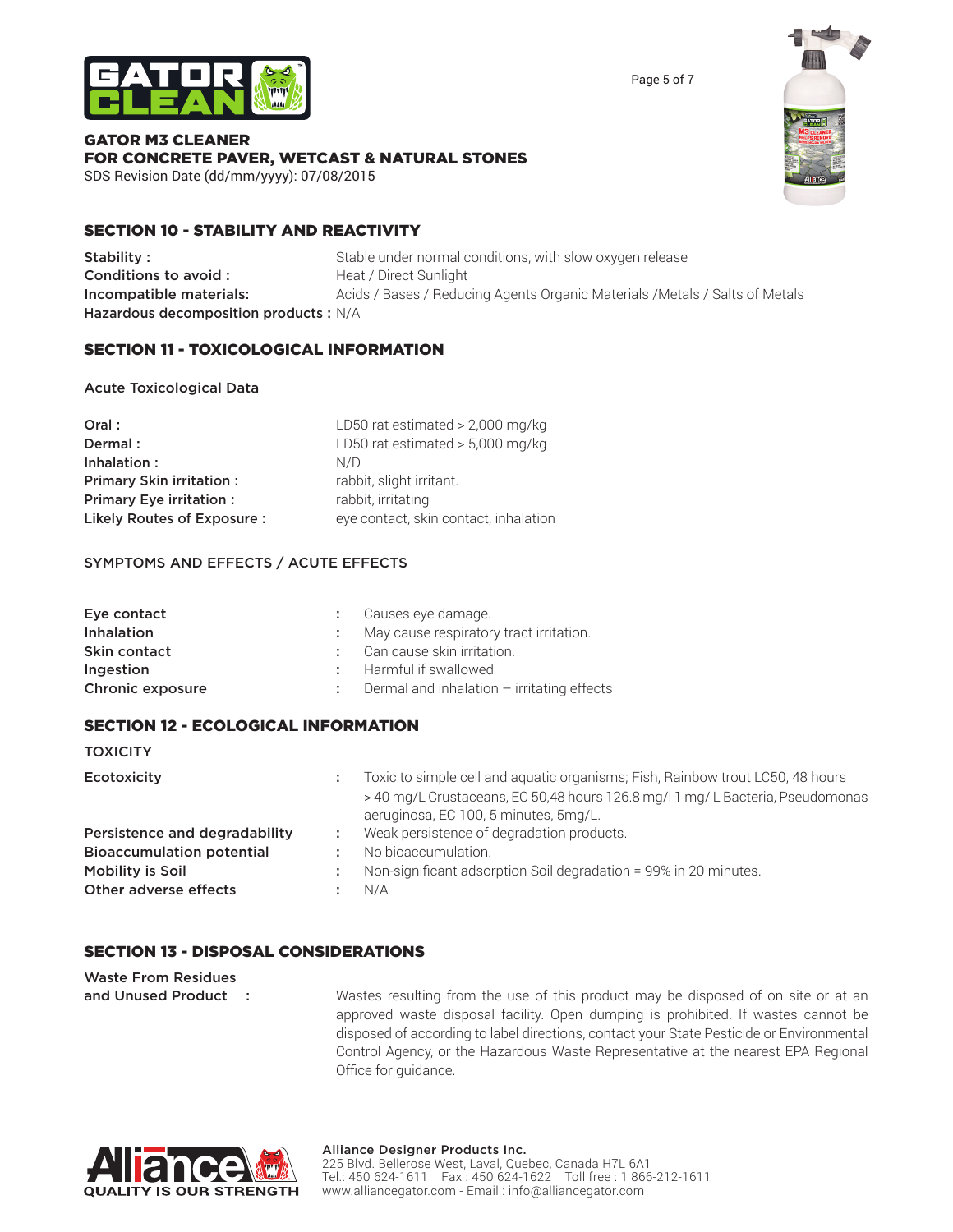

Page 6 of 7

#### GATOR M3 CLEANER FOR CONCRETE PAVER, WETCAST & NATURAL STONES SDS Revision Date (dd/mm/yyyy): 07/08/2015



# SECTION 13 - DISPOSAL CONSIDERATIONS (CONT.)

Contaminated

Container Disposal : Triple rinse (or equivalent). Then offer for recycling or dispose in a sanitary landfill, or incineration, if allowed by state and local authorities by burning. Stay out of smoke.

# SECTION 14 - TRANPORT INFORMATION

|                                                | US DOT        | <b>CANADA TDG</b> |  |
|------------------------------------------------|---------------|-------------------|--|
| <b>UN number</b>                               | Not Regulated | Not Regulated     |  |
| <b>UN proper</b><br>shipping name              | Not Regulated | Not Regulated     |  |
| Transport<br>hazard class (es)<br>(Subsidiary) |               |                   |  |
| Label<br>(Subsidiary)                          |               |                   |  |
| <b>Packing Group</b>                           |               |                   |  |
| <b>Marine Pollutante</b>                       | <b>No</b>     | <b>No</b>         |  |

Special precautions : Shipping Container: Ship in original vented container

# SECTION 15 - REGULATORY INFORMATION

| <b>TSCA Inventory List</b><br>US EPA CERCLA RQ | ÷<br>t | Yes<br>Acetic Acid 5000 lbs                        |
|------------------------------------------------|--------|----------------------------------------------------|
| <b>SARA Title III Section</b>                  |        |                                                    |
| <b>Extremely Hazardous</b>                     |        |                                                    |
| Substance:                                     | ÷      | Peroxyacetic acid                                  |
| Section 304 EHS RQ                             |        | Peroxyacetic Acid 500 lbs                          |
| Section 302 TPQ                                | ÷      | Peroxyacetic Acid 500 lbs                          |
| SARA Title III Sec. 311/312                    | ÷      | peroxyacetic acid                                  |
| <b>Hazard category</b>                         | ÷      | Acute Health Hazard Reactivity Hazard, Fire Hazard |
| US. EPA EPCRA                                  |        |                                                    |
| Section 313 listed                             | ÷      | Peroxyetic acid                                    |
| Threshold quantity                             |        |                                                    |
| (processed or manufactured):                   |        | 10,000 lbs                                         |
| Threshold quantity                             |        |                                                    |
| (otherwise used)                               | ÷      | 25,0000 lbs                                        |
| <b>Canadian WHIMIS</b>                         |        |                                                    |
| Classification                                 | t      | N/A                                                |



#### Alliance Designer Products Inc.

225 Blvd. Bellerose West, Laval, Quebec, Canada H7L 6A1 Tel.: 450 624-1611 Fax : 450 624-1622 Toll free : 1 866-212-1611 www.alliancegator.com - Email : info@alliancegator.com